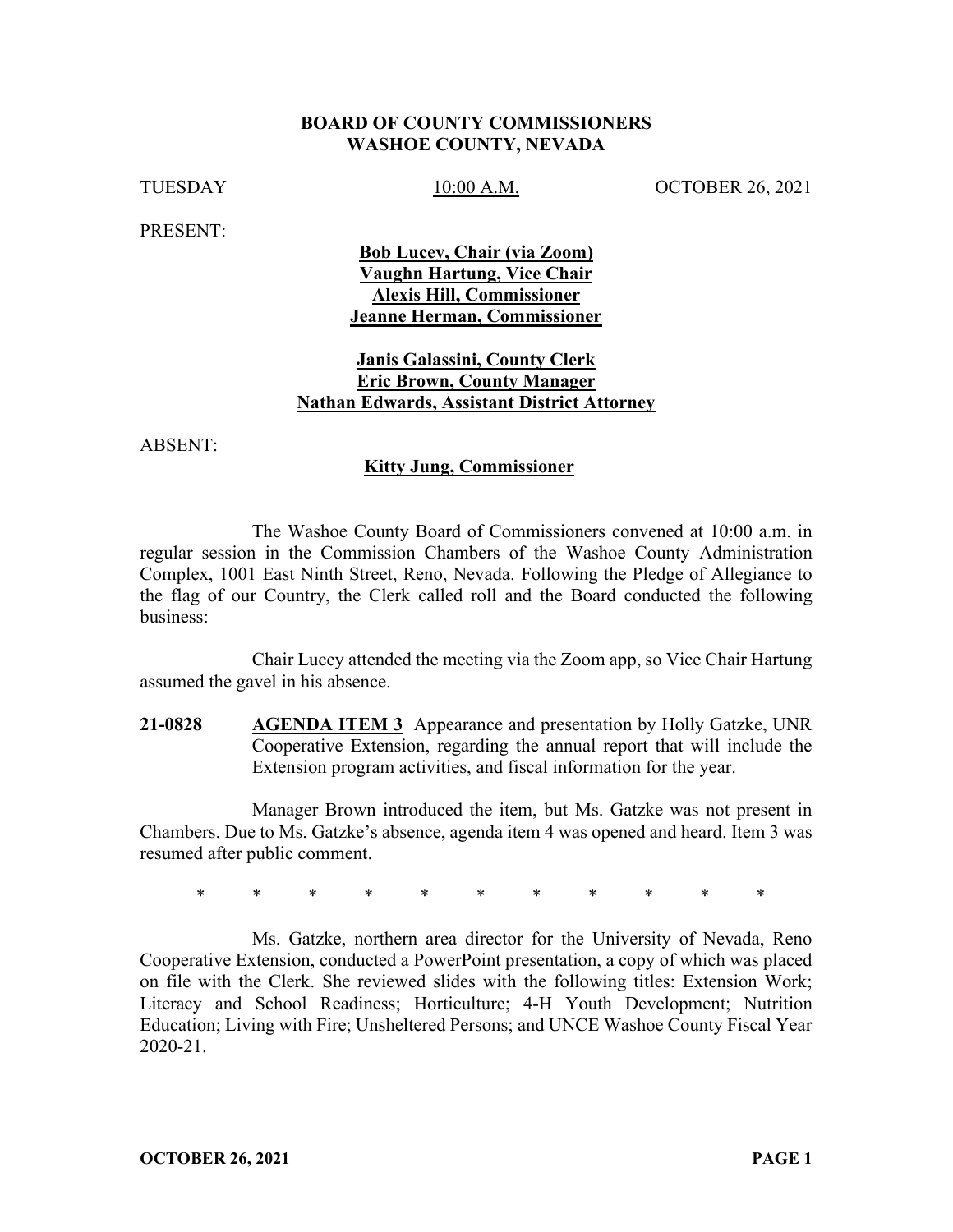Ms. Gatzke commented there had been some fatigue with the virtual youth development classes, and she thought the best reach for disadvantaged communities was in-person classes. Disadvantaged communities had trouble accessing computers, so computers were brought into different locations for youth to practice on and complete schoolwork. She informed the Board a proactive measure taken during the fires was to put out two publications: one about living with smoke and the other about dealing with flooding after fires. She mentioned their new program manager, Mr. Jose Gomez, had been working with Commissioner Hill to determine where help was needed so time, energy, and tax money were used wisely.

Ms. Gatzke thought the after-school program provided a safe place for the children of residents looking for employment opportunities, and she mentioned she wanted to expand the program to five days a week. Health Rocks, she said, was the new youth education series program that dealt with the science behind what happened to your brain as you grew and developed, and it addressed the effects of vaping, drugs, and alcohol. She mentioned Mr. Gomez was developing classes covering personal care, career intervention, and basic technology skills. She explained they would hire someone to assist Mr. Gomez with onsite teaching. Noting an increase in the funding balance due to COVID-19, she commented they had plans to move forward in building the homeless program. She commented the sponsored projects represented grants brought in and other donations.

Commissioner Herman thanked Ms. Gatzke for her hard work providing services to families and offered her support. Commissioner Hill thought the work the program was doing was wonderful and diverse, and she was excited word was getting out. She was impressed with the number of volunteers involved in the program and thought Ms. Gatzke had done a great job engaging the community. She asked Ms. Gatzke to let her know what Washoe County could do to support the program. She mentioned it had been wonderful to work with Mr. Gomez and she looked forward to the report on the outcomes of his classes.

Vice Chair Hartung encouraged Ms. Gatzke to investigate the program established by the Board called the Youth Engaged in Service and Youth Engaged in Science (YES) grant. He explained it was a grant program administrated through the Community Foundation of Western Nevada, and he felt Ms. Gatzke should encourage students engaged in service projects to apply. He thanked Ms. Gatzke for her hard work with the program, commenting he heard about her being out in the community often.

Ms. Gatzke appreciated that Vice Chair Hartung had heard of the program's work in the community, and she thought it was important to recognize the in-office staff. She thanked Vice Chair Hartung for the YES grant information and thought it aligned with their goal to grow youth to be better individuals and society members.

## **21-0829 AGENDA ITEM 4** Public Comment.

Ms. Melissa Clement stated her intent to apply for the Senate District 16 seat and reviewed her background, explaining that small businesses were of concern to her.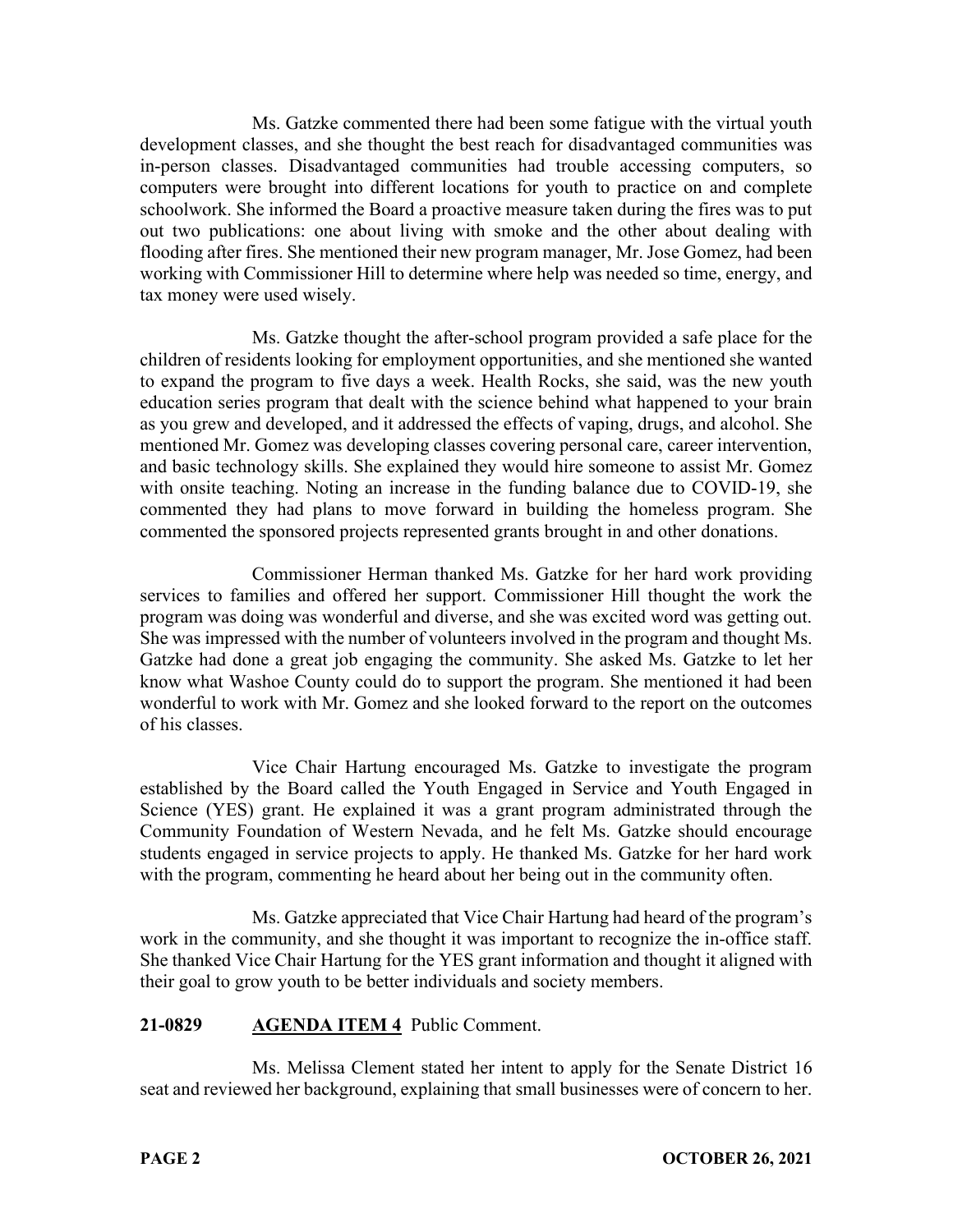She said it had been 593 days since the announcement of needing 15 days to flatten the curve and brought up the countless executive orders issued since. She opined the best decisions were made closest to home and it was unfortunate power had been taken away from the Board. She felt it was time for the Legislature to give power back and asked that she be considered for Senate District 16.

Ms. Ann Sweder provided documents, copies of which were placed on file with the clerk. She spoke of ending the public health emergency, the ineffectiveness of the vaccine, and the benefits of ivermectin. She commented Bill Gates was the second largest funder of the World Health Organization and, due to this, he decided how money was spent.

# **10:07 a.m. Assistant District Attorney Nate Edwards left Zoom and arrived in Chambers.**

Mr. Donald Fossum displayed a document, a copy of which was placed on file with the clerk. He talked about his recent travels and attendance at meetings, mask mandates, and ivermectin. He thought there was no need to lose liberties when ivermectin was the cure for COVID-19 (C19).

Ms. Janet Butcher talked about the correlation between the vaccine and the stock market going up. She reminded everyone that the vaccine was still experimental, saying there was now a push for children to get it. She thought it was unfortunate that workers once considered essential were now being ostracized and fired from their positions because they refused to get the vaccine.

Mr. Nicholas St. Jon spoke about the oath the Board took obligating them to address grievances. He commented he had shown up at meetings since December 15 and had yet to be contacted by anyone, nor seen the scientific panels he requested. He felt natural immunity was better than the vaccine. He requested that Washoe County become a second amendment sanctuary county. He mentioned he had a petition from over 2,000 people asking the County to stop counting C19 cases and only report hospitalizations.

Ms. Donna Robinson displayed a document, a copy of which was placed on file with the clerk. She spoke to the Board about heavy rain the previous weekend and thanked those who worked tirelessly to keep properties from flooding. She was appalled at the Board and the road department for not listening to Lemmon Valley residents' requests for weed cleanup in ditches. She indicated homeowners had to clean the weeds to prevent flooding and wondered why the cleanup was not done by the road department prior to the expected storm.

Ms. Melanie Sutton asked for an end to the public health emergency and demanded a resolution to ban vaccine passports and vaccine verification. She requested the Board provide education to citizens regarding preventative protocols and ways to strengthen the immune system. Regarding elections, she asked the Board to clear the voter rolls of ineligible voters, establish in-person voting with paper ballots, and require voter identification.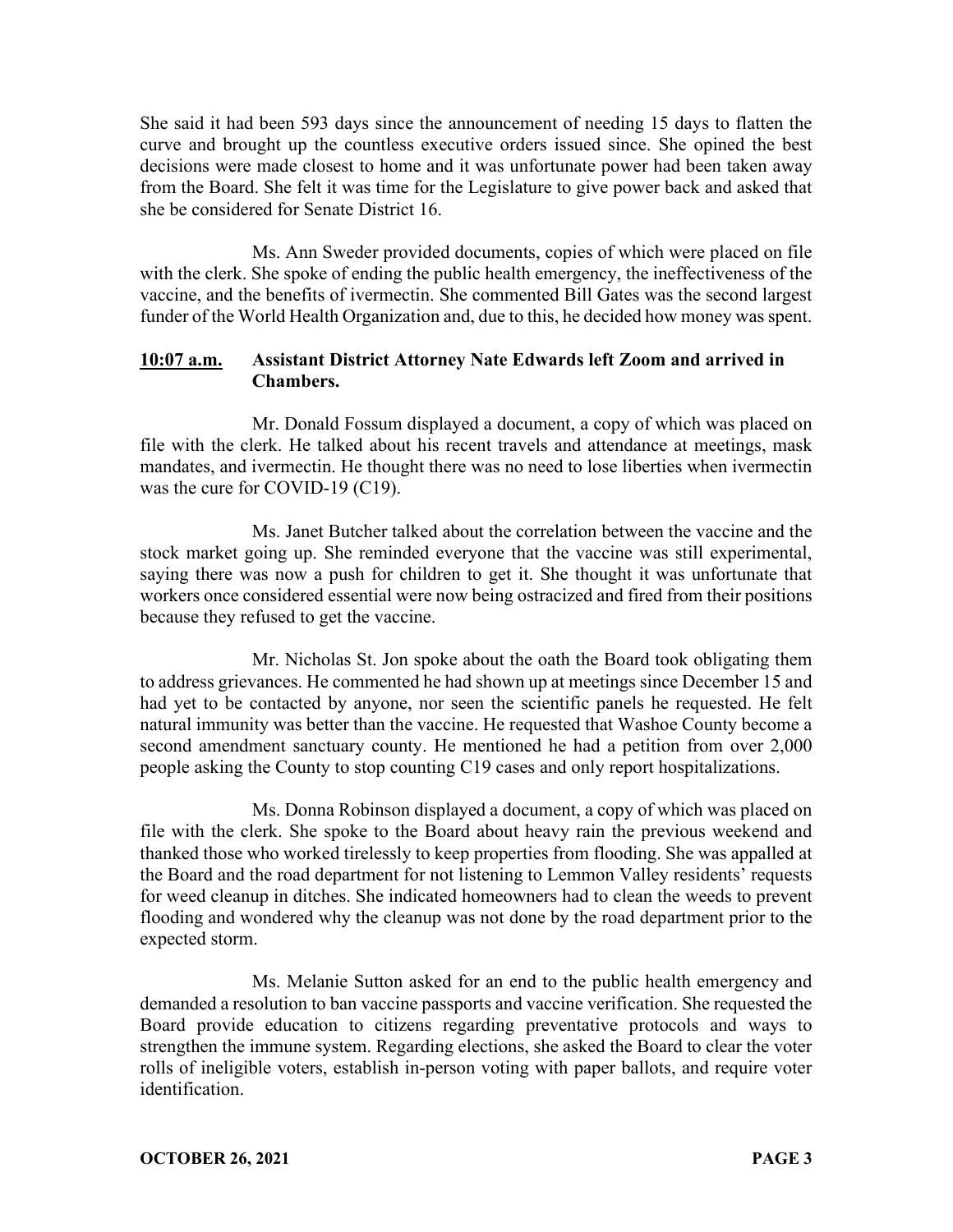Ms. Cindy Martinez questioned when the Board would act to strengthen voter integrity, which included clearing voter rolls, requiring in-person voting with paper ballots, and requiring voter identification. She asked for a ban of vaccine mandates, vaccine passports, and mask mandates. She opined the County failed to educate its citizens on preventative protocols which could strengthen their immune systems. She stated her endorsement of Ms. Clement for the vacated Senate District 16 seat.

Ms. Erin Massengale asked for an end to the public health emergency and a resolution banning vaccine passports and vaccine verification. She thought a resolution should be passed regarding nutritional protocol to create optimal health in the community. She read a quote by Robert F. Kennedy Jr. regarding pandemics.

County Clerk Jan Galassini stated emails received from Mr. Stephen Coppola and Ms. Elise Weatherly would be placed on file.

**21-0830 AGENDA ITEM 5** Presentation and Update on FY 21-22 First Quarter Status Report for the Washoe County Regional Detention Facility to include security of the jail, conditions of confinement, staffing and medical care of inmates housed at the Washoe County Sheriff's Office; acknowledge receipt of Report. Sheriff. (All Commission Districts.)

Chief Deputy Jeff Park introduced Captain Ralph Caldwell, who informed the Board he became a captain on August 30, and this was his first presentation to the Board as captain. He conducted a PowerPoint presentation and reviewed slides with the following titles: Welfare of the Inmates; Welfare of Inmates COVID-19 Update; Welfare of the Inmates COVID-19 FY 21/22 1st Quarter; Washoe County Detention Facility COVID-19 Update; NaphCare Medical Data (2 slides); Welfare of the Inmates-Medical; Welfare of the Inmates; FY 21/22 1st Quarter Average Daily Population (2 slides); Bookings; Bookings (4 Year Avg); Average Length of Stay (2 slides); Jail Data; Comparison Jail Fights; Inmate Assistance Program (DSU); and Inmate Assistance Program (DSU) Cost Savings.

Captain Caldwell stated there were currently five inmates who tested positive for COVID-19 (C19), but they had not seen a spread within the facility, partially due to proactive mitigation efforts. NaphCare, he explained, was the contracted medical provider for the jail and had been in partnership with Sheriff's Office staff to attend to the inmates' medical needs. He explained putting 526 patients on mental health medication was to get them in a cooperative state, able to conduct tier time and interact in a positive social environment. The inmates that could not be medicated to that level were housed with a team of deputies dedicated to programming and interacting with them.

Vice Chair Hartung asked what the acronyms CIWA and COWS stood for. Chief Deputy Park replied he would find out and relay the information to Vice Chair Hartung.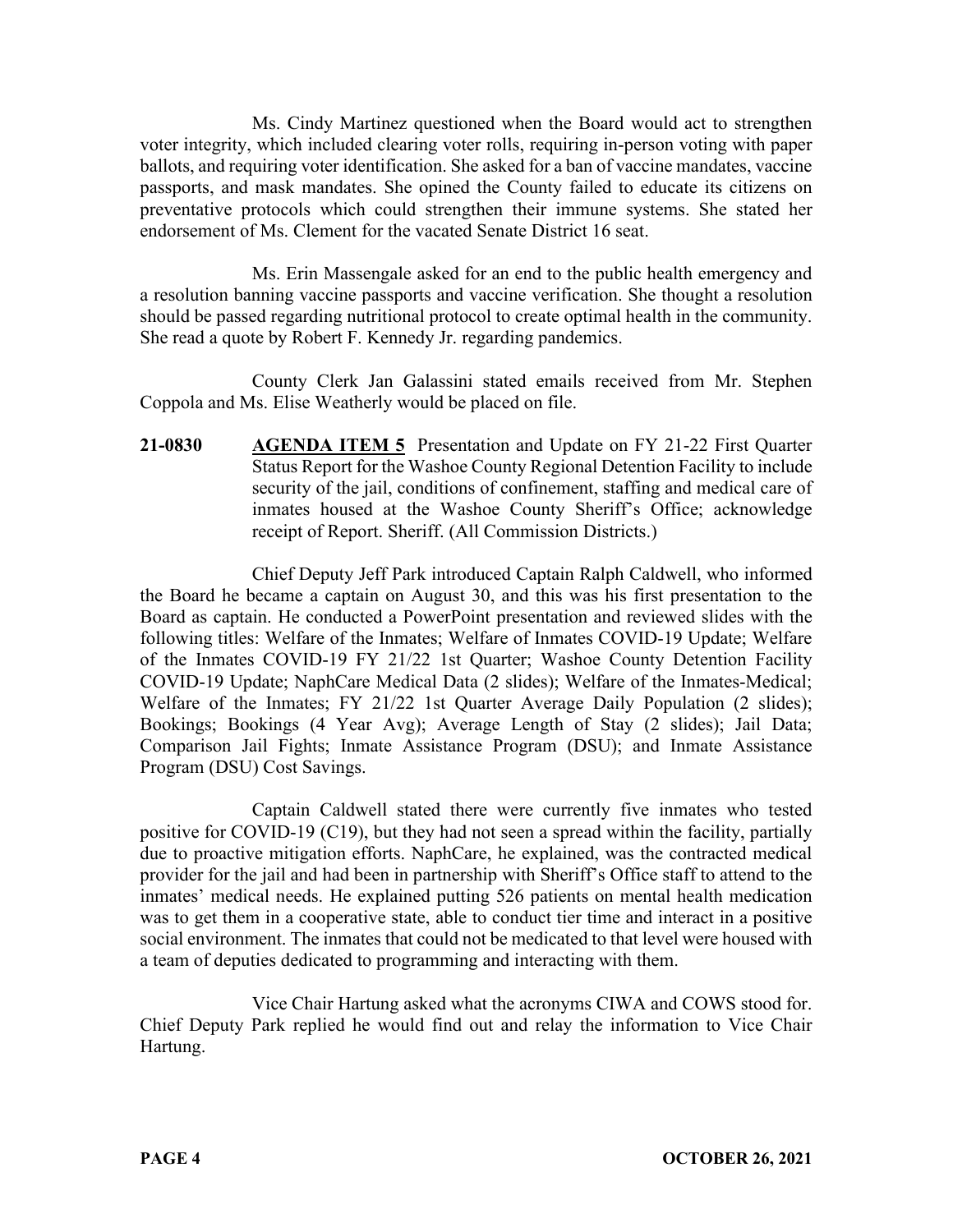Captain Caldwell communicated that another challenge was providing dialysis to inmates; over several quarters they typically had maybe one inmate with dialysis treatments, but at one point they had three on dialysis. They were able to work with NaphCare, who partnered with a third-party vendor to provide a dialysis plan that did not require hospitalization. The infirmary, he explained, had dental facilities, active medical staff, and mental health professionals, the latter conducting most of the visits. He noted staff erred on the side of caution when inmates had medical complaints beyond the capacity to treat in-house and transported them.

Captain Caldwell explained inmates were given a care plan to follow upon release; however, it was outside of the jail's ability to enforce or oversee the plan. Some inmates, he said, were referred for follow-up with mental health or medical providers. Occasionally the jail refused housing for inmates due to medical reasons, such as a health condition the jail was unable to treat or prevent undue liability if an inmate was not seen and cleared by a medical provider, which could happen with vehicle accidents.

Captain Caldwell disclosed that the 316 averted suicide attempts ranged from inmates actively tying ligatures around their necks to statements they made regarding self-harm. Inmates were proactively screened after receiving a serious sentence or life changing outcome in court. The bunk project aimed to prevent any points where inmates could tie off ligatures to attempt suicide. He thought the project would further eliminate suicide opportunities, and he believed making an inmate think longer about their attempt would allow staff time to get referrals and help for that inmate.

Captain Caldwell stated that, if every bunk were used, they could house 1,302 inmates; however, this was not possible due to some inmates needing to be housed individually. He thought the facility might not be up to the task regarding housing if average daily population numbers trended as high as they did in fiscal year (FY) 2018/19. He thought staying at the 1050 average daily population would be a relief, but it would be difficult to determine a trend line due to the anomaly of FY 2019 20 during C19. He said a good indicator of the jail's future housing challenges was the number of bookings. In a good quarter, bookings from multiple agencies who used the facility could be well over a thousand. He noted upticks in the summer and during certain events, such as Hot August Nights.

Captain Caldwell commented they did everything they could to lower the average length of stay, such as getting inmates in front of judges for own recognizance releases and encouraging contact with friends and family to post bail. He was pleased with the number of fights averted in the past fiscal year because it meant no injuries occurred, no criminal charges had to be brought about, and it showed deputies were proactive in their interactions with inmates.

Captain Caldwell said the DSU was a team of deputies whose main goal was to connect inmates in custody or upon release with services and programs to develop life skills to stay out of jail. The DSU communicated with inmates and worked with the courts to get inmates into programs. Getting inmates out of a custodial environment into a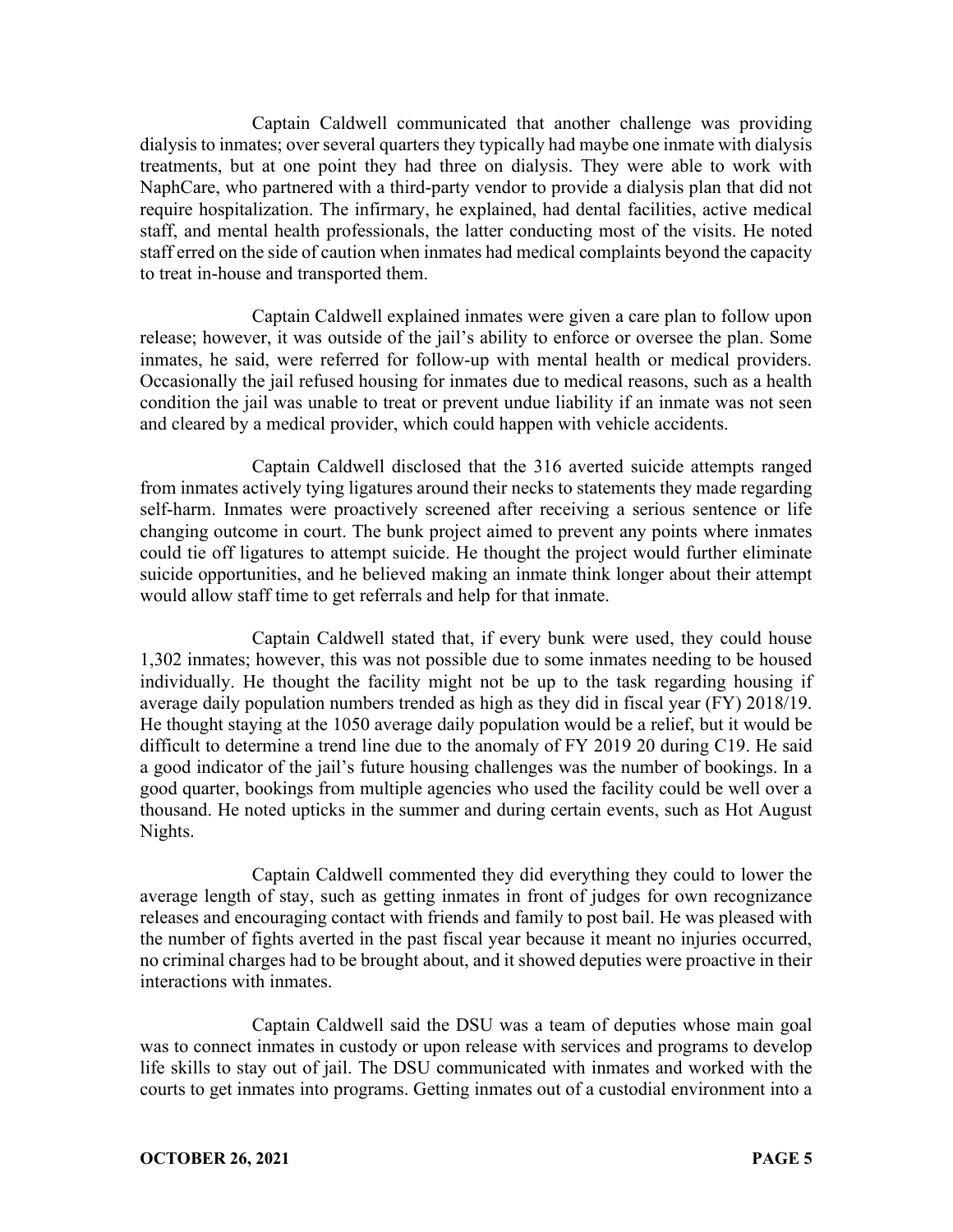more restorative environment, he explained, provided cost savings due to the high expense of housing inmates. He noted the program was a work in progress as some of the DSU team had been pulled to work the actual secured facility, but he remarked the sheriff had made the DSU team a priority.

Chief Deputy Park addressed Vice Chair Hartung's previous question and clarified that CIWA stood for Clinical Institute Withdrawal Assessment and COWS stood for Clinical Opiate Withdrawal Scale.

Commissioner Hill asked when the bunk project would be completed. Chief Deputy Park commented it had been a long wait for the contract, but he believed it had been contracted. He had a meeting later in the day regarding the project and said he would be in touch with Commissioner Hill afterwards.

Commissioner Hill asked whether the longer length of stay was because some of the inmates had more severe criminal backgrounds. At last count, Chief Deputy Park said, they had 54 inmates with homicide charges or above. He communicated they were looking into bill reform, how it had changed over the past years, and whether it affected the jail population. He stated there was a more severe charge population at the jail. Commissioner Hill communicated it would be great to hear the results of the final investigation into the long lengths of stay.

Commissioner Hill appreciated the DSU, offering support and resources to Deputy Mark Kester and the program. She thought there was a strong correlation between the program and ensuring people did not go back into custody. Chief Deputy Park acknowledged the severe staffing shortages of the department and noted they were trying to continue the DSU program with the cooperation of other County departments. Commissioner Hill was pleased that federal funding was being researched to expand the infirmary since the statistics showed it was needed. Chief Deputy Park was thankful for the support of the Board and Senator Catherine Cortez Masto.

Vice Chair Hartung talked about a meeting he had with NaphCare Chief Executive Officer Brad McLane in which they discussed a potential program that followed inmates under drug and alcohol rehabilitation to ensure they stayed on track once they left the jail. He thought the program could limit recidivism and ensure inmates had the tools they needed.

Chief Deputy Park said there were challenges because NaphCare was a contract provider and limited to certain contracted services, but he was working with Mr. McLane to expand tracking and ensure a continuity of care for inmates who were discharged. He thought a connection with the Safe Camp at the Nevada Cares campus and other County entities would be needed. He hoped they would be able to expand on some of the projects they were working on in upcoming quarterly reports. He believed NaphCare felt responsibility for the inmates, and he recalled a time when NaphCare put the dialysis provider on legal notice for breach of contract because they had not provided care.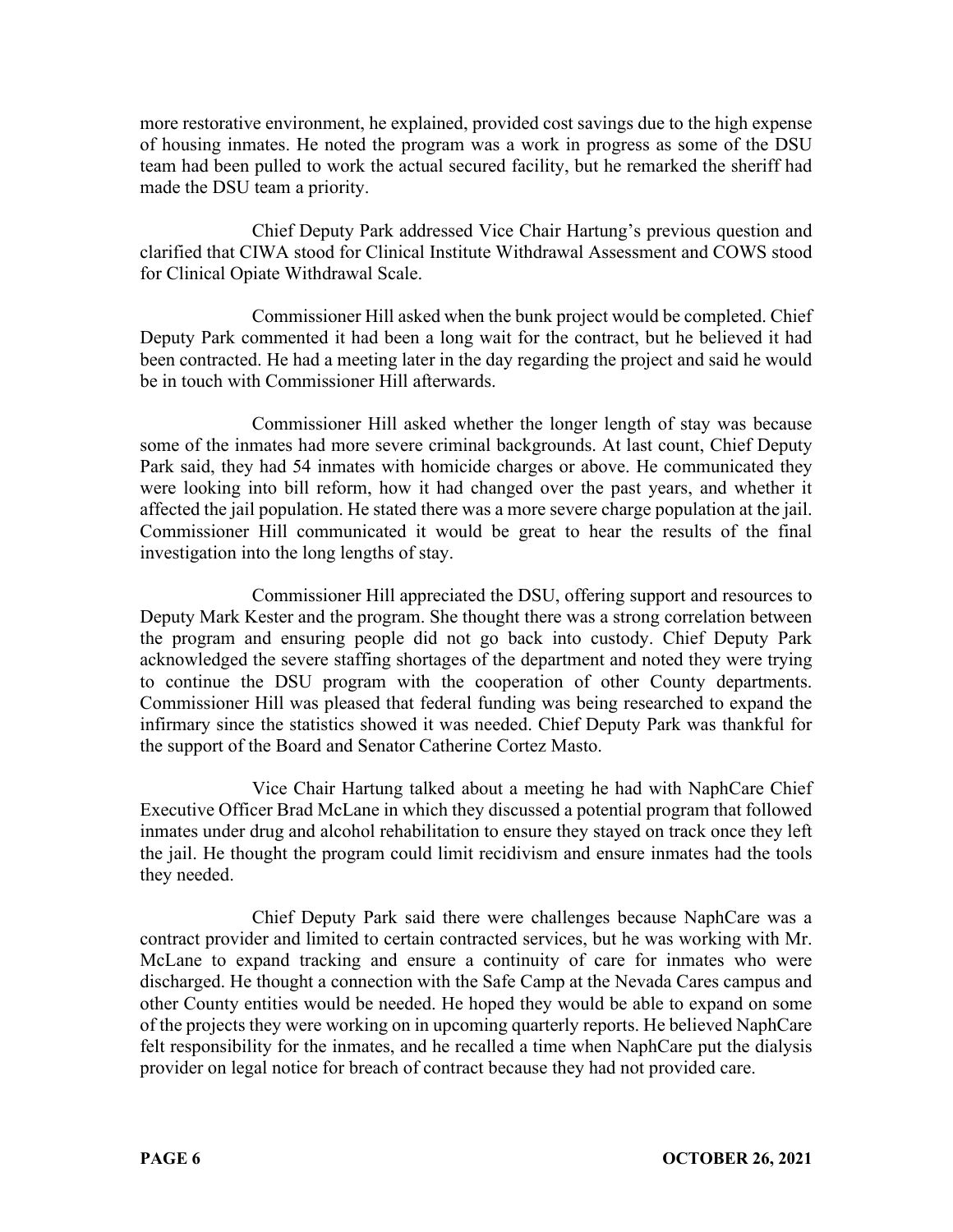Vice Chair Hartung opined the benefits for the County of following inmates through the system after their release could be multifaceted. He looked forward to conversations on how the County could play a role in this process and remarked that money often had to be spent on a program to see a monetary gain. He asked Assistant District Attorney Nate Edwards whether public comment should be taken on this item. Mr. Edwards replied public comment should be taken because the item was styled for action.

There was no response to the call for public comment.

**21-0831 AGENDA ITEM 7** Commissioners'/County Manager's announcements, reports and updates to include boards and commissions updates, requests for information or topics for future agendas.

Addressing the comments of a public speaker from Lemmon Valley, Commissioner Herman said the same type of neglect had been occurring for a long time. She wanted to bring the point up again that bad things happened when ditches in Lemmon Valley got full. During the last rainstorm, she got dozens of phone calls from citizens who were in a panic.

Commissioner Herman thought the health emergency was causing a lot of problems and asked the Board to start listening to some of the wisdom from people coming to the meetings. She asserted the County would look more solid with elections if the Board investigated the ideas brought up by the people in the audience. She advocated for eliminating the machines for the next election cycle until they had been certified, and she felt using paper ballots would show the County cared enough to satisfy people. She opined it would ensure the next election would be honest.

Chair Lucey explained Washoe County experienced a unique storm event over the prior 72 hours that impacted areas of the county dramatically, with a significant amount of rain, standing water, and masses of snow in the higher elevations. He reported road crews were still working in Incline Village to plow individuals out of two or three feet of snow. While he believed the County was unable to anticipate the large amount of rain that had occurred, he reasoned the Board should investigate a type of stormwater district in the North Valleys.

# **11:23 a.m. Chair Lucey's phone cut out and he was dropped from the meeting at some point between here and the end of agenda item 6.**

Vice Chair Hartung believed Chair Lucey was talking about a stormwater utility throughout the North Valleys, adding he was supportive of a discussion regarding the matter. He thought the work would need to be done collaboratively with the City of Reno due to the cross boundaries, and he mentioned the Western Regional Water Commission had talked about the issue several times.

Vice Chair Hartung said the application process for the Senate District 16 seat was open and encouraged residents living in the district to apply. He dispelled rumors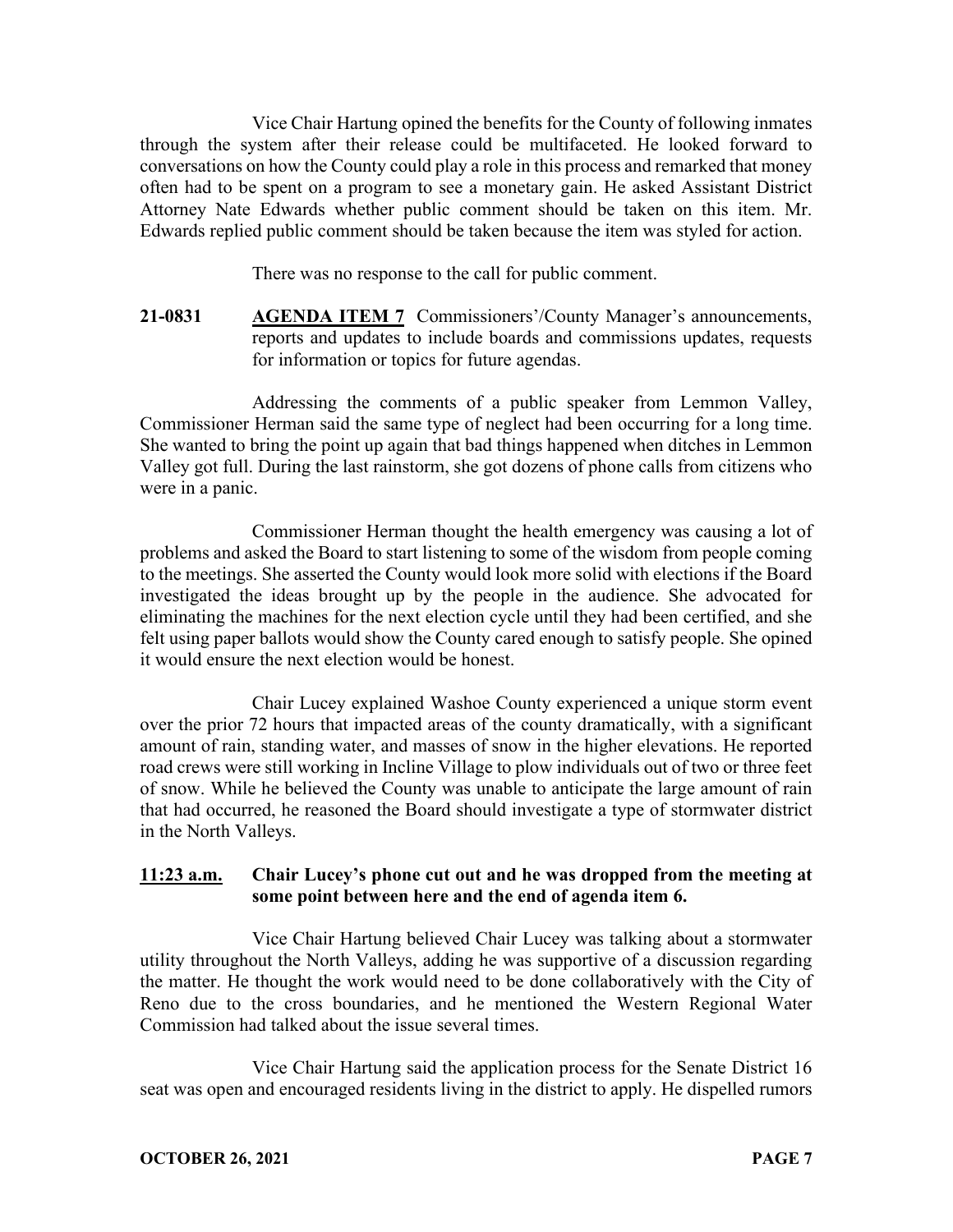that he was applying, stating he did not reside in District 16. He asked County Manager Eric Brown for a workshop-style item to discuss what it meant to be underserved and how to address those that were. He explained an underserved community could mean a lot of different things to different people.

Noting his appreciation for the Economic Development Authority of Western Nevada, Vice Chair Hartung asked that they be involved in creating an incubator process to start building businesses in the community. He believed there were several people in the community who wanted to be in business but needed help with small business development. He expressed interest in working with the University of Nevada, Reno on the matter, as he recalled they had business development processes in place.

**21-0832 AGENDA ITEM 6** Presentation and discussion by Gabrielle Enfield, regarding a status update for the State and Local Fiscal Recovery Fund (SLFRF) grant (\$91,587,038) awarded to Washoe County pursuant to the American Rescue Plan Act of 2021 (ARPA) Manager's Office. (All Commission Districts.)

Vice Chair Hartung thanked County Grants Administrator Gabrielle Enfield for creating his grant program concept, the Youth Engaged in Service Fund.

Ms. Enfield conducted a PowerPoint presentation, a copy of which was placed on file with the Clerk, and reviewed slides with the following titles: Washoe Public Comment Portal; Projects Submitted; Washoe ARPA Projects; Urgent Projects Under Review (4 slides); Board of County Commissioners Approval; and Timeline.

Ms. Enfield said the projects for which the Board approved \$9,112,000 were the same that were approved last month and included \$8.5 million for homeless services, \$4.5 million for the Safe Camp at the NV Cares campus, and a \$600,000 contract for housing women with mental health needs.

She explained the current Board approved project funds, and money for urgent public health or disproportionately impacted communities totaled 21 percent of the allocation.

The urgent projects under review were all at various stages, Ms. Enfield explained. Most of the projects were completed through the submission process and would then go through an expedited job evaluation committee. She stated they would interview for a grants and community program analyst position, which would help start the community process and support the implementation of the urgent projects under review. She was working on getting a fiscal compliance officer hired to help manage financial tracking. She would return in December to provide an update to the Board.

Commissioner Hill asked when the projects would come back to the Board for approval. Ms. Enfield indicated projects would be brought back at the next available meeting if they were larger than \$500,000 and had gone through initial approval. She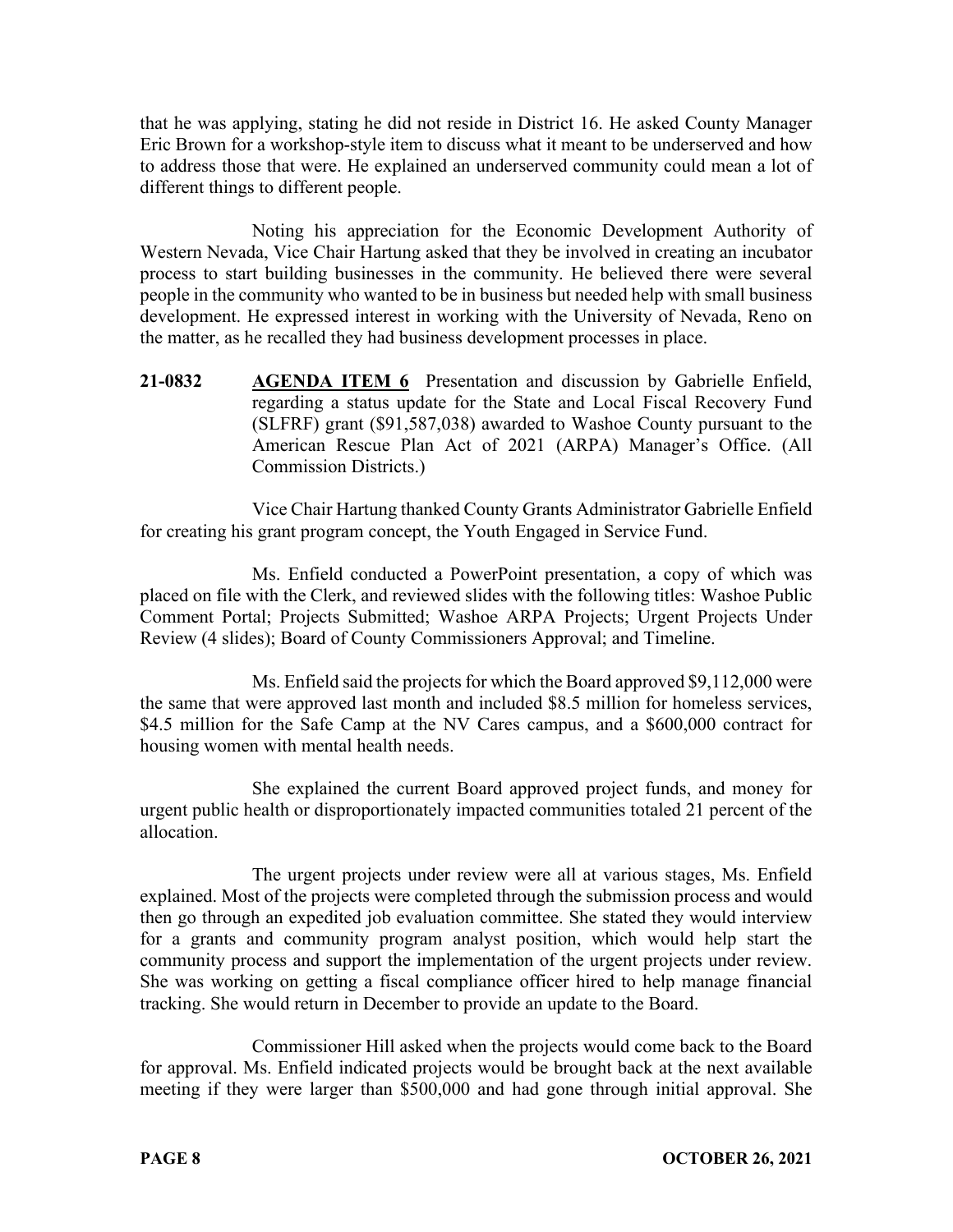explained the projects were at different stages and that would determine whether they came to the Board on December 14 or sooner. Commissioner Hill asked about the final date for subgrants to nonprofit organizations. Ms. Enfield replied that process was not going to be opened until they had hired staff. Commissioner Hill mentioned she was hearing from many nonprofit organizations, and she asked that Ms. Enfield send her the link to the websites where nonprofits could sign up to be notified when the process opened.

Vice Chair Hartung voiced concerns about sustaining the addition of fulltime employees and certain things in the community like the Cares campus and Our Place. Manager Brown replied most of the things invited for approval were one-time costs, with the exception of the courts. He mentioned there had been discussions about contract hires for the courts and the District Attorney's Office due to backlog from the shutdown.

Manager Brown assured the Board they were diligently trying to minimize any additional full-time employees and focus on one-time costs. He asked Ms. Enfield and the Board to be aware of situations where departments were unhappy that they could not get approval for additional full-time employees; this was due to his efforts to keep funding sustainable. He instructed Commissioner Hill to inform him or Ms. Enfield of any nonprofit organizations she thought they should be considering for funding. The decision process, he opined, would be lengthy, but progress was being made. He urged the County to pace itself on how much money was spent in the early stages.

# **CONSENT AGENDA ITEMS** – **8A1 THROUGH 8F6**

- **21-0833 8A1** Approval of minutes for the Board of County Commissioners' regular meetings of September 14, 2021, September 21, 2021, and September 28, 2021. Clerk. (All Commission Districts.)
- **21-0834 8B1** Recommendation to acknowledge receipt of Change Log shown in Exhibit A for the 2021/2022 Assessment Roll that results in a net increase of \$622,965,364 in assessed values. Assessor. (All Commission Districts.)
- **21-0835 8B2** Recommendation to 1) approve roll change requests, pursuant to NRS 361.765 and/or NRS 361.768, for errors discovered on the 2016/2017, 2017/2018, 2018/2019, 2019/2020, 2020/2021 and 2021/2022 secured and unsecured tax rolls 2) authorize Chair to execute the changes described in Exhibits A and B and 3) direct the Washoe County Treasurer to correct the error(s). [cumulative amount of decrease to all taxing entities \$189,814.77]. Assessor. (All Commission Districts.)
- **21-0836 8C1** Recommendation to approve and execute the Permit for Disinterment of Human Remains of Jerome Joseph Mahoney, submitted by Betty Ann Mahoney, applicant, from 2700 N. Virginia St., Reno, NV, 89507, as allowed under NRS 451.050, Subsection 2. Health District. (All Commission Districts.)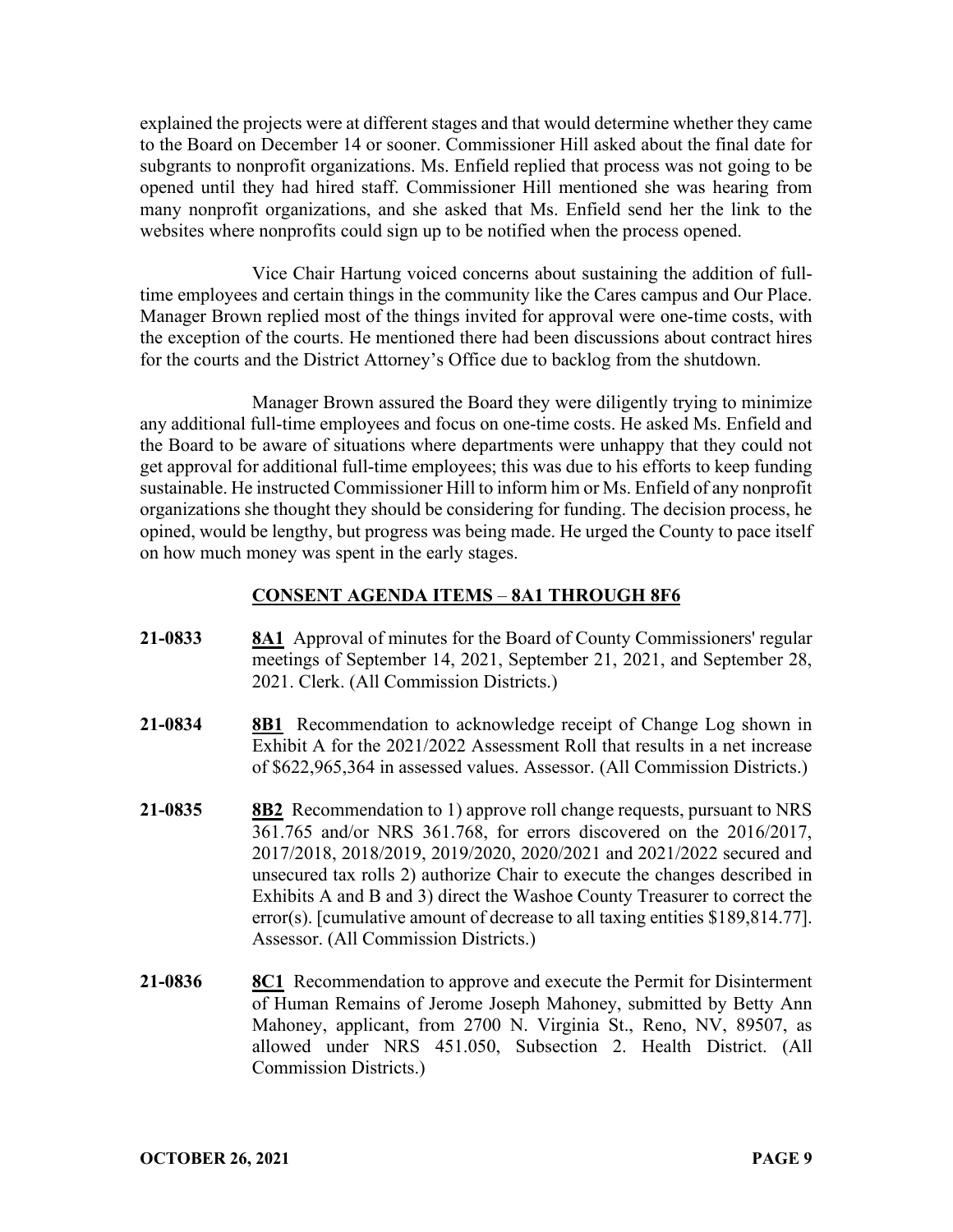- **21-0837 8D1** Recommendation to approve Commission District Special Fund disbursement in the amount of [\$3,000] for Fiscal Year 2021-2022; District 1 Commissioner Alexis Hill recommends a grant to Truckee Meadows Tomorrow to support the 2021 Truckee Meadows Community Progress Report; approve Resolution necessary for same; and direct the Comptroller's Office to make the necessary disbursement of funds. Manager's Office. (Commission District 1.)
- **21-0838 8D2** Recommendation to approve Commission District Special Fund disbursement in the amount of [\$5,000] for Fiscal Year 2021-2022; District 1 Commissioner Alexis Hill recommends a grant to the Washoe County Green Team by supporting awareness of green initiatives; approve Resolution necessary for same; and direct the Comptroller's Office to make the necessary disbursement of funds. Manager's Office. (Commission District 1.)
- **21-0839 8D3** Recommendation that the Board of County Commissioners adopt the 2021 Regional Earthquake Plan, an annex to the 2020 Regional Emergency Operations Plan (REOP), and authorize the County Emergency Manager to update the plan as necessary, and if adopted authorize the County Commission Chairman to execute a Resolution to promulgate the plan. Manager's Office. (All Common Districts.)
- **21-0840 8D4** Recommendation to change the job classification title of two (2) previously approved FTE Program Assistant positions in the Housing & Homeless Services Division of the Office of the County Manager; change the job classification title from Program Assistant to Homeless Services Program Assistant; direct the Human Resources Department to make the necessary staffing adjustments as evaluated by the Job Evaluation Committee. Manager's Office. (All Commission Districts.)
- **21-0841 8E1** Recommendation to retroactively approve FY 2021-2022 sole source purchase of network video storage and supporting components at the cost of [\$168,536.77] through joinder with National Association of State Procurement Officers (NASPO) Master Price Agreements for State of Nevada with Dell Inc. Sheriff. (All Commission Districts.)
- **21-0842 8F1** Recommendation to: (1) appoint Ethan Hovest [District 3] to the Washoe County Senior Services Advisory Board for the remainder of the term ending September 30, 2023; (2) appoint Hawah Ahmad from [Alternate] to [At Large] for the 4 year term effective November 1, 2021 through October 31, 2025; (3) re-appoint Rick Sorenson [District 4] and Sarah Deardorff [District 5] for their second four year term effective September 1, 2021 through August 31, 2025; (4) appoint Casey Reed [Alternate] for the reminder of the term ending August 31, 2025; Martha Lavin [District 1] for the four year term effective November 1, 2021 through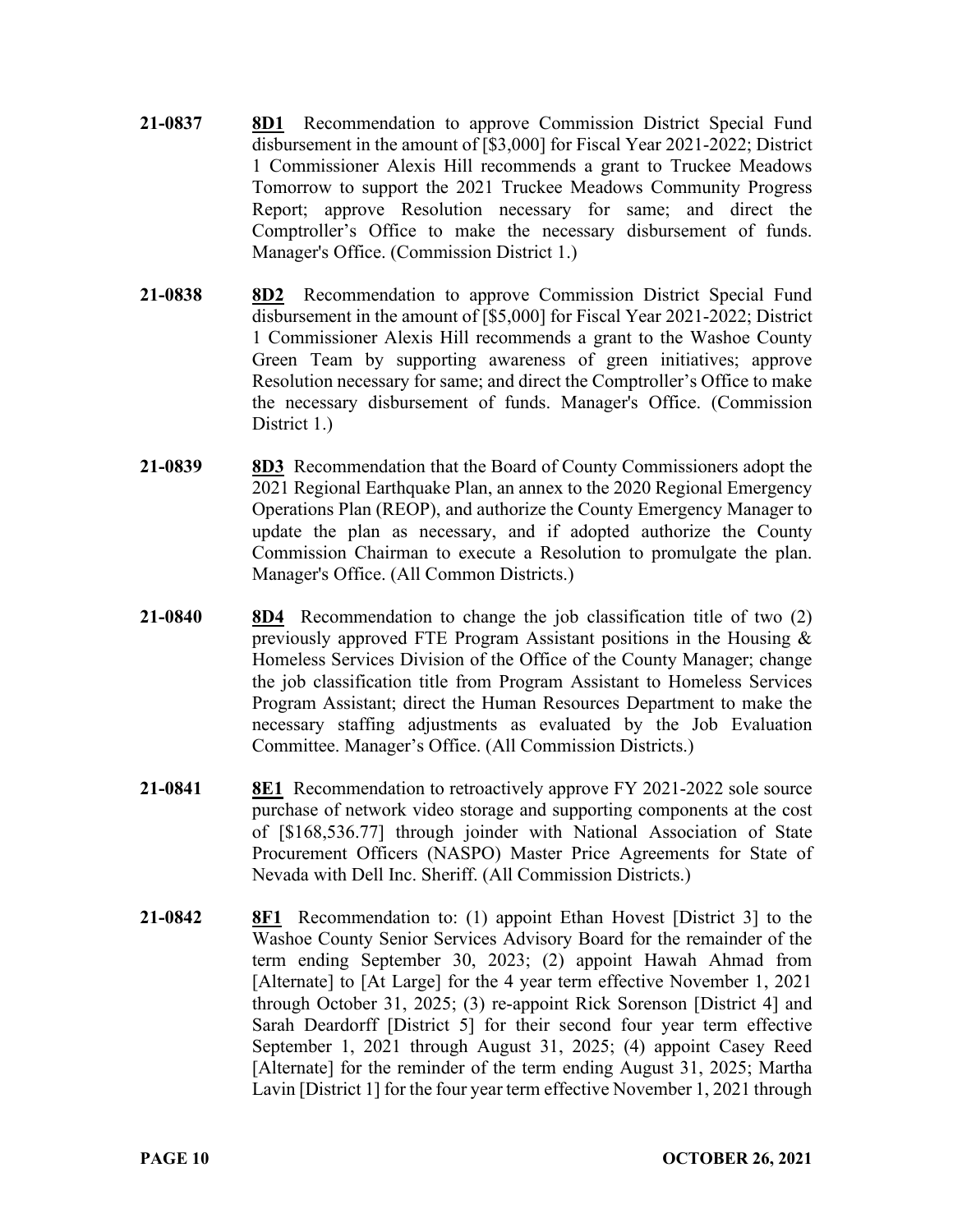October 31, 2025; and (5) MaryAnn McCauley [Alternate] for the remainder of the term ending June 30, 2025. Human Services Agency. (All Commission Districts.)

- **21-0843 8F2** Recommendation to approve changes to the Regulations for Child Care Facilities in Washoe County to incorporate changes approved by the Washoe County Child Care Advisory Board and the Department of Health Services, Division of Public and Behavioral Health, Child Care Licensing Program. If approved, changes would include but not be limited to: Section 24 - Staff to Child Ratio to allow no more than four children under the age of two years, and no more than two children under the age of one year in a family child care home; and Section 29 - Environmental Health and Safety to adopt safe sleep practices that include prohibit the use of all blankets or other items for infants up to 12 months of age in child care homes and centers. Human Services Agency. (All Commission Districts.)
- **21-0844 8F3** Recommendation to accept a FY22 Adult Day Health subgrant award from the State of Nevada, Aging and Disability Services Division (ADSD) in the amount of [\$67,721.30; \$10,158 county match] retroactive from July 1, 2021 to June 30, 2022 to provide medically based care for cognitively and physically impaired adults, to provide social, nursing and community support, and to serve as an alternative to institutional care; and authorize the Director of the Human Services Agency to execute the grant award documents. Human Services Agency. (All Commission Districts.)
- **21-0845 8F4** Recommendation to accept the 2020 Continuum of Care Agreement for the Shelter Plus Care Program from the United States Department of Housing and Urban Development (HUD) in the amount of [\$154,176; \$38,544 county match] to provide housing and supportive services for homeless individuals, retroactive to August 1, 2021 through July 31, 2022; authorize the Director to retroactively execute the grant agreement; and direct the Comptroller's Office to make the necessary budget amendments. Human Services Agency. (All Commission Districts.)
- **21-0846 8F5** Recommendation to accept and execute the 2022 Agreement to Use Account for Affordable Housing and Welfare Set-Aside Program by Washoe County between Washoe County and the Nevada Housing Division of the State of Nevada Department of Business and Industry in the amount of [\$175,480; no county match] retroactive to July 1, 2021 to June 30, 2024 to provide emergency housing assistance; authorize the Director of the Humans Services Agency to execute the grant agreement; and direct the Comptroller's office to make the necessary budget amendments. Human Services Agency. (All Commission Districts.)
- **21-0847 8F6** Recommendation to approve an Interlocal Agreement with Storey County for the purpose of providing a Senior Nutrition Program through the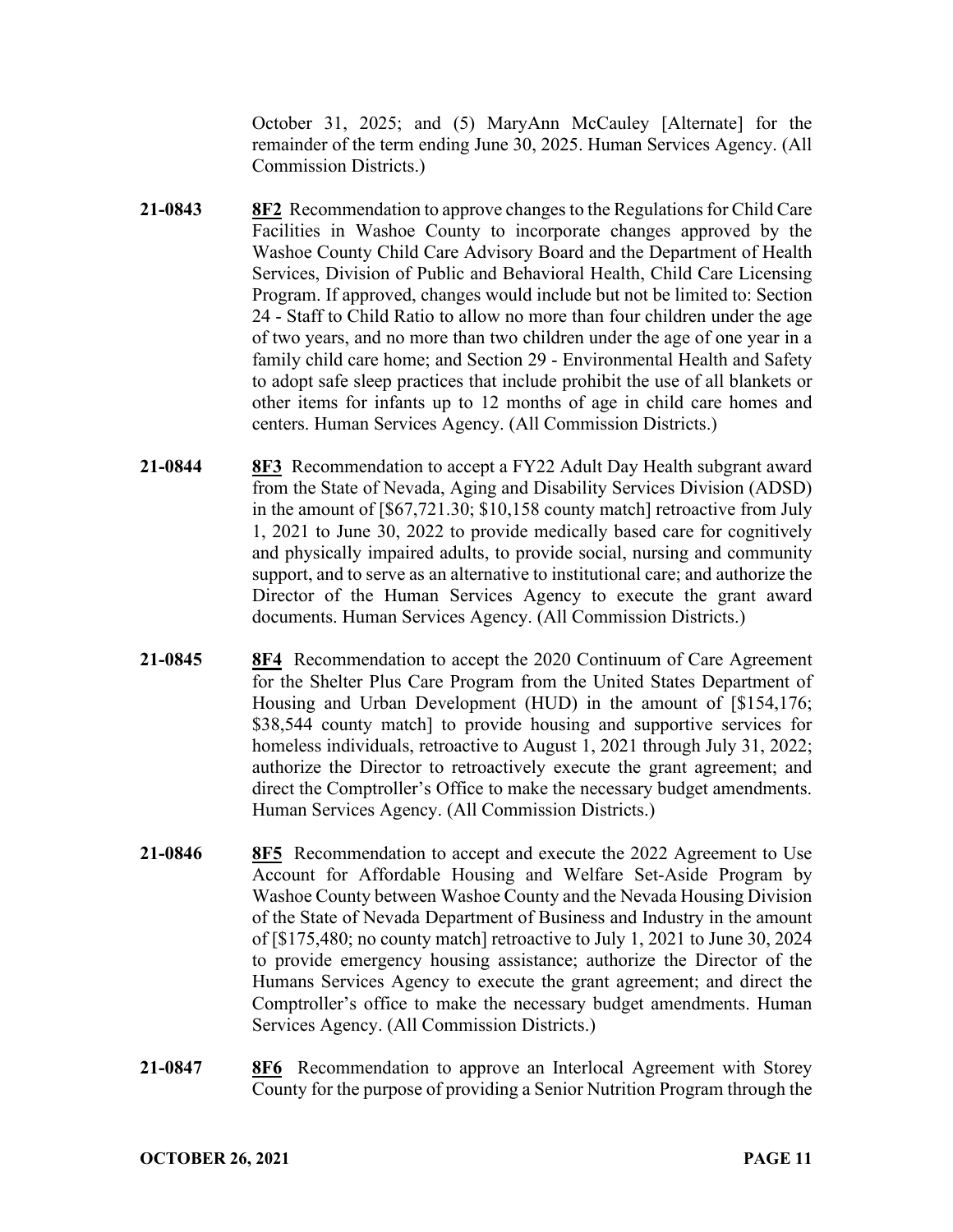Human Services Agency retroactive October 1, 2021 to September 30, 2023; and if approved authorize the Chairman to sign the agreement. Human Services Agency. (All Commission Districts.)

There was no response to the call for public comment on the consent agenda items listed above.

On motion by Commissioner Hill, seconded by Commissioner Herman, which motion duly carried on a 3-0 vote with Chair Lucey and Commissioner Jung absent, it was ordered that consent agenda items 8A1 through 8F6 be approved. Any and all resolutions or interlocal agreements pertinent to consent agenda items 8A1 through 8F6 are attached hereto and made a part of the minutes thereof.

#### **BLOCK VOTE – 9 & 10**

**21-0848 AGENDA ITEM 9** Recommendation to: (1) adopt Resolution R21-066 declaring Washoe County's intent to convey to Nevada Hopes, a 501(c)(3) organization, the property located at 1905 E. 4<sup>th</sup> Street, Reno, Nevada, (APN 008-382-01) without consideration, as authorized in NRS 244.284; and (2) set a date for a public hearing to be held December 14, 2021, at which objections can be heard and other matters properly related thereto. If ultimately approved, Nevada Hopes would be required to operate for charitable or civic purposes for the community on terms specified in a purchase and sale agreement and related documents, and if the property ever ceased being so used, it would revert automatically to Washoe County. Community Services. (Commission District 3.)

Commissioner Hill pointed out Sharon Chamberlain, chief executive officer for Northern Nevada Hopes, was present in Chambers.

There was no response to the call for public comment.

On motion by Commissioner Hill, seconded by Commissioner Herman, which motion duly carried on a 3-0 vote with Chair Lucey and Commissioner Jung absent, it was ordered that agenda item 9 be adopted and December 14, 2021 be set as the date for a public hearing at which objections could be heard. The resolution pertinent to agenda item 9 is attached hereto and made a part of the minutes thereof.

**21-0849 AGENDA ITEM 10** Recommendation to approve the Second Amendment to Golf Management License and Services Sierra Sage Golf Course Agreement between Washoe County and Cal-Mazz Golf Management, LCC, d/b/a Mazz Golf Management, for full management of Sierra Sage Golf Course for a five-year period commencing retroactively to July 1, 2021 through June 30, 2026 [contractor shall pay to County 10% of gross revenue, defined as total green fees, ticket and annual fees, and tournament green fees, less capital improvement fees collected]; renegotiating the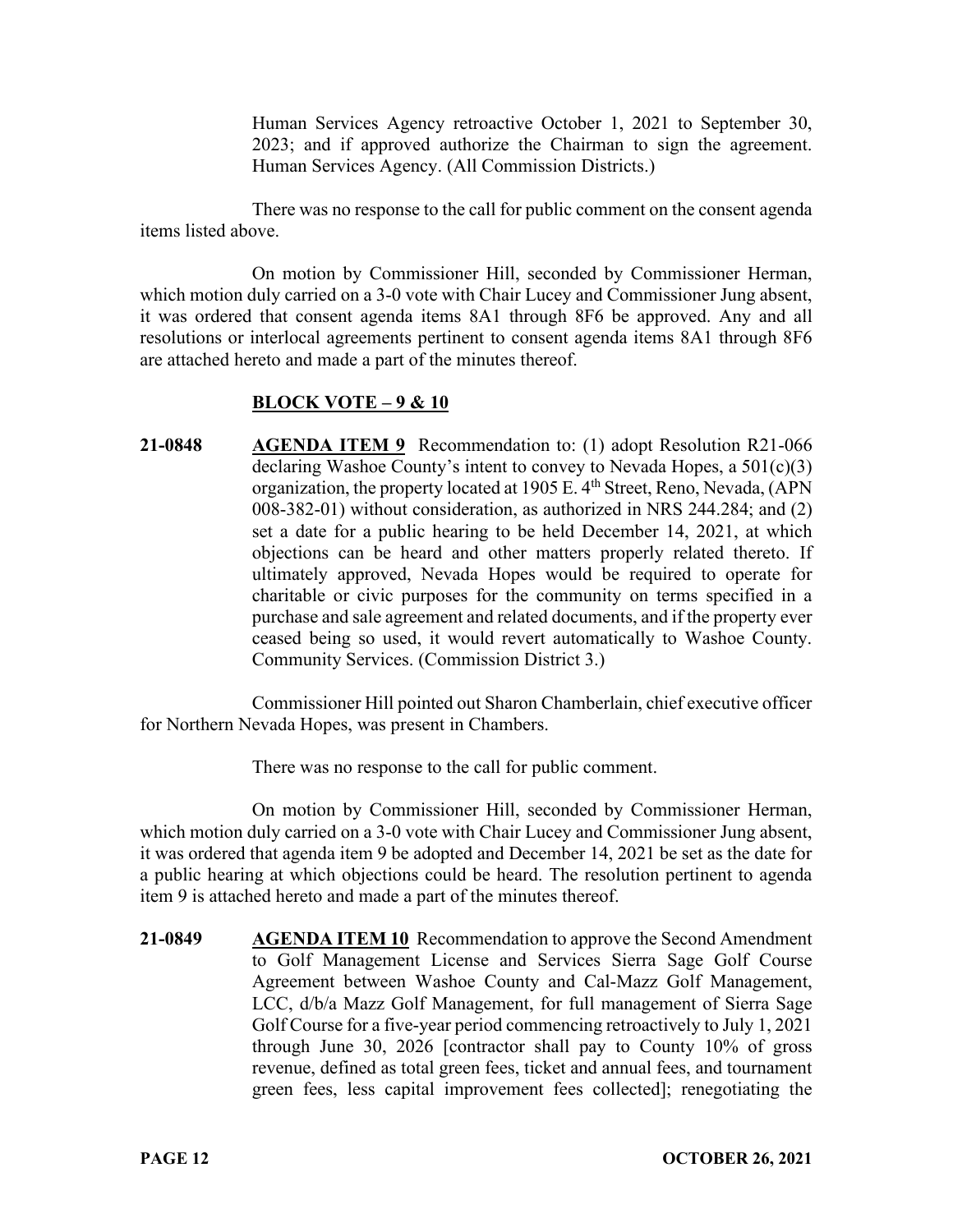payment of fees associated with utilizing effluent water provided by the City of Reno and renegotiating Capital Improvement Plan Funding. [Capital improvement fees collected are \$2.00 from each round of play. Round of play is calculated by taking the revenue of all green fees divided by \$31.50]. (Commission District 5.) Community Services.

There was no response to the call for public comment.

On motion by Commissioner Hill, seconded by Commissioner Herman, which motion duly carried on a 3-0 vote with Chair Lucey and Commissioner Jung absent, it was ordered that agenda item 10 be approved.

#### **PUBLIC HEARINGS**

**21-0850 AGENDA ITEM 11** Public Hearing: Master Plan Amendment Case Number WMPA21-0002 (Village Green Commerce Center Specific Plan) to adopt an amendment to the Village Green Commerce Center Specific Plan, which is located in Appendix D of the Spanish Springs Area Plan, a component of the Washoe County Master Plan and consists of APNs 534- 561-06, 534-561-07, 534-561-08 and 534-561-10. If approved, the amendment will add clarifying language and include the following:

1. Remove Goal Five, Infrastructure;

2. APN: 534-561-10 is exempted from the Spanish Springs Area Plan, Appendix A including the building site coverage requirements;

3. Clarify language concerning setbacks from residential dwellings for building height;

4. Remove sidewalk required along Calle de la Plata frontage;

5. Add color and evergreen trees as options for 50 feet in length of building walls;

6. APN: 534-561-10 is exempted from the following Architecture provisions: General Guidelines, Energy Efficient Tenant Criteria, Building Massing and Form, Mechanical Equipment, and Building Materials; the following Landscaping provision: Site Grading; and the following Sustainability provisions: Low Impact Development (LID) Standards, and Environmental Sustainability Standards of the Village Green Commerce Center Specific Plan;

7. Clarify that illuminated signs will only be allowed when not adjacent to residential property;

8. Remove security lighting section and parking lighting requirements;

9. Clarify that effluent water is only required when available in the area;

10. Clarify that no loading docks are allowed to be adjacent to residential property;

11. Remove Figure D-5: Business Park Buffering;

12. APN: 534-561-10 is exempted from Low Impact Development (LID) Standards and Environmental Sustainability Standards;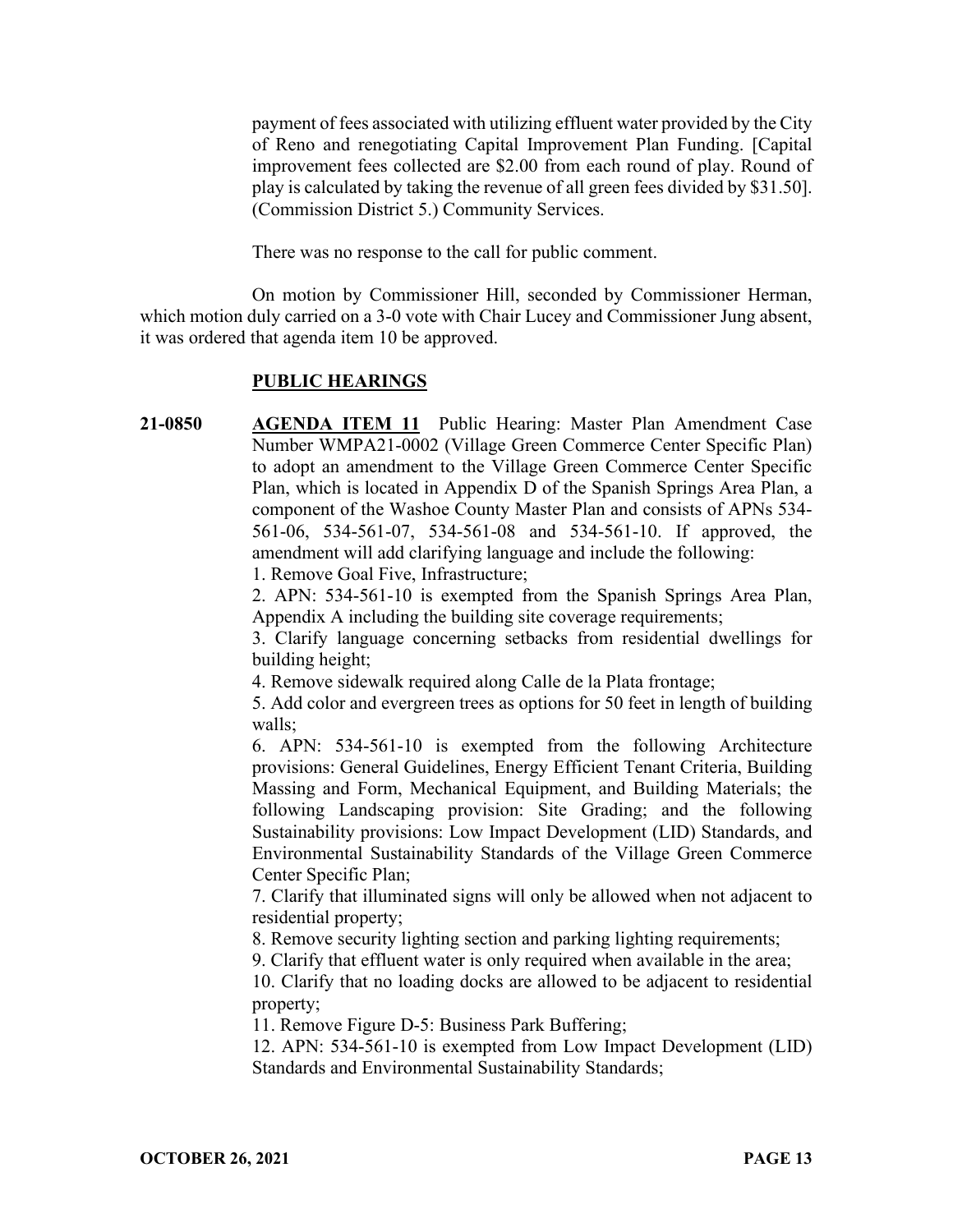13. Clarify roadway improvements as required by Washoe County Engineering and Capital Projects; and

14. Remove equestrian easement.

The Board may adopt the proposed amendment, may modify the proposed amendment and refer the modified amendment back to the Planning Commission for its report in accordance with NRS 278.220(4), or may deny the proposed amendment after the public hearing. If adopted, the master plan amendment will take effect after a determination of conformance with the Truckee Meadows Regional Plan by the Truckee Meadows Regional Planning Agency.

AND

If approved, authorize the Chair to sign the resolution to that effect. Community Services. (Commission District 5.)

Vice Chair Hartung asked whether a super majority would be needed to take action on this item. Assistant District Attorney Nate Edwards replied only a simple majority was needed by the Board, though the Planning Commission (PC) required a super majority for their decision.

Vice Chair Hartung opened the public hearing by calling on anyone wishing to speak for or against this item. There being no response, the hearing was closed.

Planner Julee Olander conducted a PowerPoint presentation, a copy of which was placed on file with County Clerk Jan Galassini. Ms. Olander reviewed slides with the following titles: Request; Village Green Area; Background; Analysis (2 slides); Public Notice; Neighborhood Meeting; Reviewing Agencies; and Master Plan Amendment Findings.

Ms. Olander explained two of the parcels in the Village Green area were part of an open space/water detention area owned by Washoe County. The County and the applicant had tried to contact the property owner of the third parcel, number 534-561-08, but they were unable to do so. As such, that parcel was not part of the proposed changes. She confirmed Vice Chair Hartung's assertion that none of the setbacks would apply to that parcel and the original plan put together in the early 2000s would still be in place for it. Vice Chair Hartung spoke about the original design for this area to be a green industrial complex, which he felt had not been a good concept.

Ms. Olander stated County staff had strengthened code requirements for industrial zoning adjacent to residential. Other changes included removing the Pyramid Highway interchange from the improvements section since the Nevada Department of Transportation already addressed it; the Washoe County Engineering Department made other suggestions for that section. She provided a brief history of the reason why the equestrian easement was removed, saying the decision could be reconsidered later since the County owned the property along the detention area.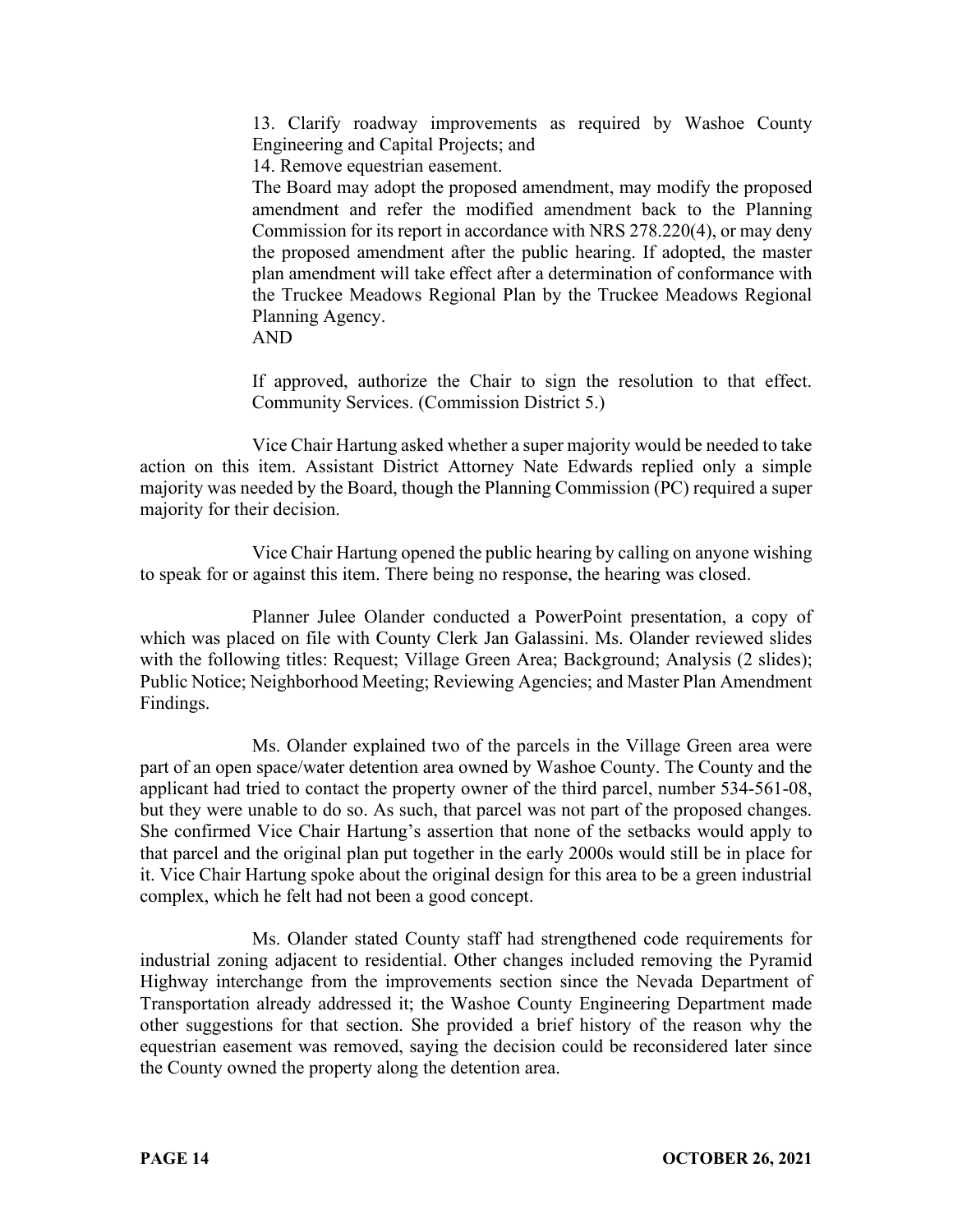Vice Chair Hartung indicated the developer initially agreed to participate with the residential development to the north in the upgrade of the intersection of Calle De La Plata and Pyramid Highway. He asserted that intersection still needed significant upgrades and expressed concern about eliminating the transportation improvements. He questioned why taxpayers should pay for the upgrades when they were originally conditioned as part of the agreement associated with that property. He spoke about some of the improvements that had already been made at that intersection, adding the interchange still needed further improvements because of the development taking place on both sides of Calle De La Plata.

Ms. Olander replied a provision was added to that section requiring the Village Green Commerce Center to improve Calle De La Plata to commercial collector roadway standards between the Eastern Lake Project boundary and Pyramid Highway. Prior to the submittal of building permits, she noted, each developer needed to enter into an agreement with Washoe County stipulating the improvements to be constructed by the developer as well as the timing of those improvements. She added Division Director of Engineering and Capital Projects Dwayne Smith was comfortable with that provision.

Vice Chair Hartung reiterated his desire for the developer to participate in the interchange improvements, saying it should resemble the intersection of Eagle Canyon Drive and Pyramid Highway. He clarified he did not believe this developer should be responsible for handling the entire intersection, but work needed to be done since the Regional Transportation Commission did a substandard job. Ms. Olander said language involving the County engineer was added to ensure cooperation between nearby developers so that only one developer would not have to shoulder the entire burden.

Vice Chair Hartung expressed concern about the initial inclusion of an equestrian path that only benefitted the south side, adding he looked forward to the results of an investigation. He sought a plan for a path, possibly along the west side to Pyramid Highway.

In response to the vice chair's query, Ms. Olander confirmed lights could not face residential properties. Pointing out that residential parcels existed on all sides, Vice Chair Hartung asked where signage would be placed. Ms. Olander responded the signage provision was taken out to provide clarification for the applicant. She said the adjacency lighting standards they used had stronger requirements than those for Village Green; removing that section for only this parcel would allow it to revert to development code standards. She acknowledged there were still issues with lighting. Vice Chair Hartung discussed the possible challenges with neighbors seeing light spill into their homes. Ms. Olander said the industrial component of this project would be a lighter industrial use than in other places, so she anticipated less light than across the street.

Commissioner Hill asked why sidewalk requirements were being removed in the area. Vice Chair Hartung responded a large drainage ditch abutting Calle De La Plata would need to be encased, at which time a sidewalk could be put in. He stressed this was not a walkable neighborhood, though sidewalks existed on the north side. He recalled that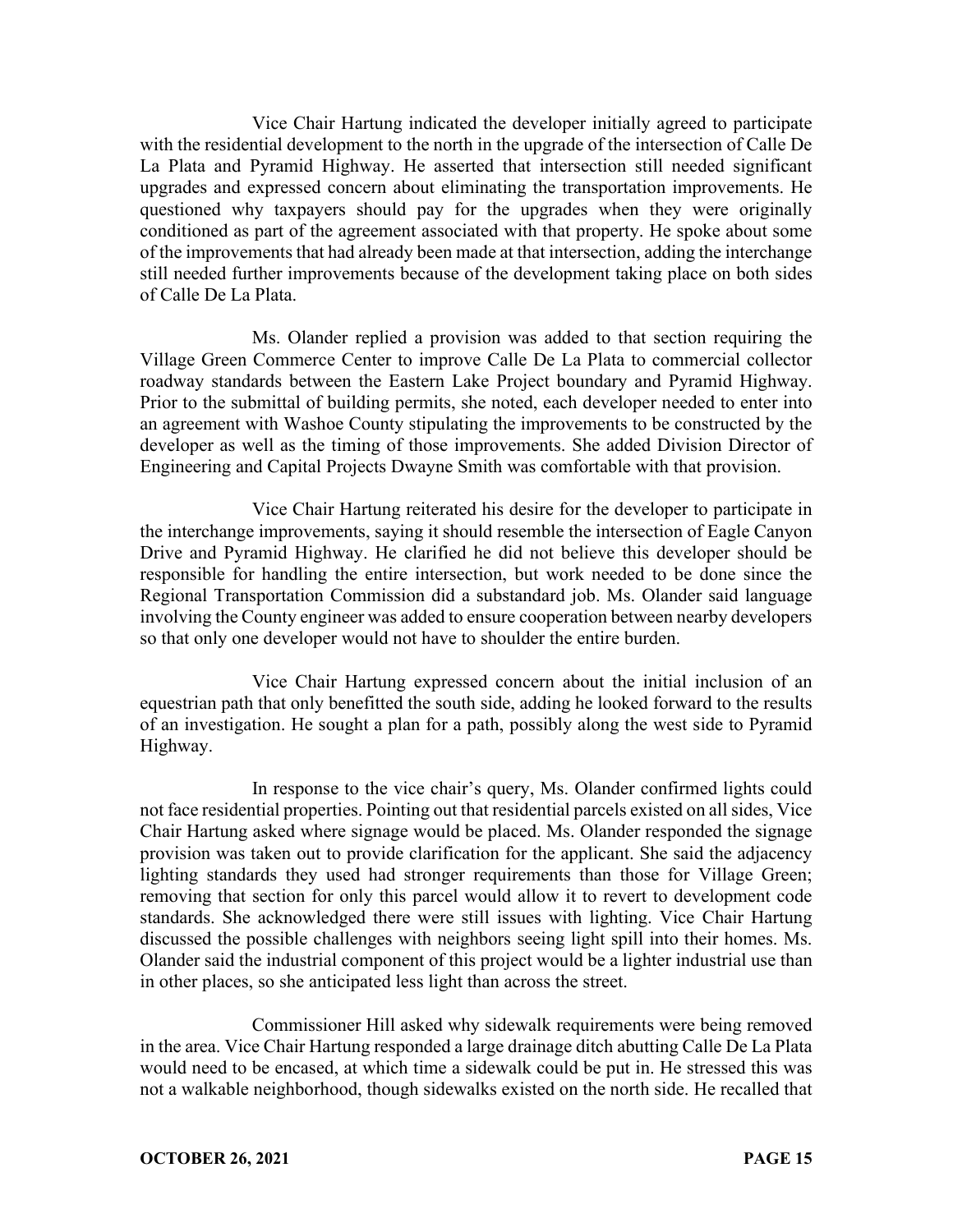a nearby property suitable for a future fire station had recently been purchased. Some of the feedback they received on a potential path resulted in the decision that the path was not as desired as originally anticipated.

Vice Chair Hartung cited page 8 of the staff report, which talked about a 20-foot setback requirement adjacent to Calle De La Plata. He wondered how a drainage culvert of only 20 feet could handle the large amount of water that drained from Griffith Canyon. He asked whether this setback meant they could have a building 20 feet from Calle De La Plata. Ms. Olander explained the 20-foot setback was from the property line, not the street. The drainage ditch would be in the right of way. Vice Chair Hartung pointed out his residential property had a 30-foot setback.

Vice Chair Hartung brought up the five-foot setback on the west side, asking how they could do that with a residential property situated there. Ms. Olander said this setback was established two years before. On this topic, Mike Railey with Christy Corporation Ltd. responded the setback was an oversight from when the property was originally zoned industrial; the setback remained after the property was rezoned to be medium density residential. He said he would be happy to change it to a 50-foot building setback on the west side.

Vice Chair Hartung said the developer would potentially solve drainage issues and hoped flows would be directed from the south to the west. He requested that the developer memorialize a commitment to minimize the flows heading south since some nearby roads already flooded naturally. Mr. Railey responded the final plan was still being developed, but the intent was to capture water and direct it to their detention facilities and down to the basin, resulting in a significant improvement for the adjoining properties. He relayed the appellant's willingness to change the adjacency to Calle De La Plata to 30 feet. Vice Chair Hartung said he would grant a five-foot setback once again if the property ever became zoned industrial again, though he wanted to maintain the option for a trail there. He asked whether the developer could maintain the requirement that all buildings over 30 feet tall be at least 125 feet from existing residents, to which Mr. Railey answered he would. He provided assurance that any docks would be inward-facing and the exterior portions of the buildings would have no docks.

Regarding the removal of goal 5, Vice Chair Hartung asked the developer to memorialize his commitment to designing the drainage plan so it fed to the County's facility in Spanish Springs. He expressed pride in Spanish Spring's stormwater utility and, though he admitted no single project could be built to handle all manner of water issues, the situation was much better than 30 years prior. He asked Mr. Railey to give his word to create a drainage plan so it would not dramatically impact the southern properties. Mr. Railey assured him they would direct any captured water directly to the regional detention facility. He stated trash enclosures would not be placed next to residential properties, something else Vice Chair Hartung had asked to see memorialized.

Vice Chair Hartung asked whether Ms. Olander had taken notes on the potential changes. Ms. Olander confirmed the following direction: change the five-foot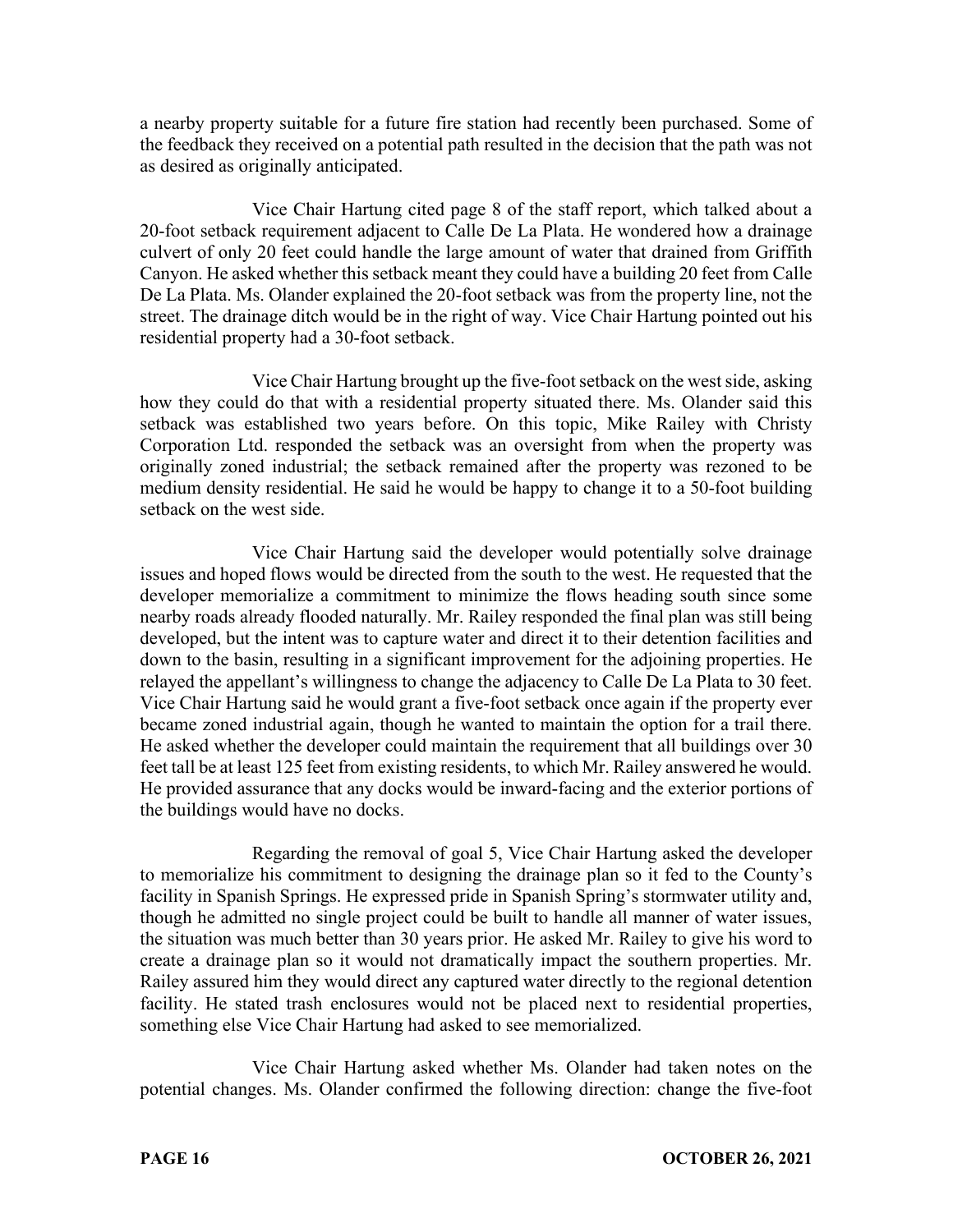setback on the property adjacent to the current residential property to 50 feet; make the setback from Calle De La Plata 30 feet; and include language about trash enclosures similar to the language about docking stations. Vice Chair Hartung mentioned stormwater. Ms. Olander responded that would be more difficult to enclose and it would likely be addressed in the building permit process. She sought to keep the document as a master plan document and said she would add the three things listed above to it.

Vice Chair Hartung provided further direction that the County should maintain the option for a path on the west side. Ms. Olander said one problem with that was the other residential parcel was not part of the plan; she asked to hold off on that language until it joined the plan. Vice Chair Hartung expressed a desire for some type of easement along the Washoe County property, which Ms. Olander indicated she would also add to the document, though it would have to be on County property since the adjacent property already had a house on it. Vice Chair Hartung did not believe the detention facility was truly open space as it was listed.

Vice Chair Hartung moved to support the PC's decision as listed in the staff report with the amendments mentioned during the discussion, a motion seconded by Commissioner Herman.

Assistant District Attorney Nate Edwards said the proposed changes were within the purview of the Board, but any modifications needed to be referred back to the PC for a report, which could take 40 days. Once the report was complete, or if the PC did not respond within the deadline, the Board could hear the item again and move forward with those changes. He provided a possible motion to propose changes to what the PC had approved and send it back to them for a report. When asked by Vice Chair Hartung if those changes were substantive enough to warrant that extra step, Mr. Edwards read from Nevada Revised Statute 278.220(4) that no change in or addition to the master plan could be made until it was referred to the PC for a report. Vice Chair Hartung acknowledged this, adding he could not approve the item with the five-foot setback.

County Clerk Jan Galassini noted emails received from Ms. Lisa Durgin, Ms. Andrea Getto Caldwell, and Ms. Elizabeth Beadle would be placed on the record.

On motion by Vice Chair Hartung, seconded by Commissioner Herman, which motion duly carried on a 3-0 vote with Chair Lucey and Commissioner Jung absent, it was ordered that changes to what the Planning Commission approved be proposed and sent back to the Planning Commission for a report.

**21-0851 AGENDA ITEM 12** Second reading and adoption of an ordinance amending Washoe County Code Chapter 2 by adopting Supplement Number 15 to the Washoe County Code and all clerical and technical corrections made therein. If passed, this supplement will codify ordinances amending the Washoe County Code that were adopted between February 2016 and June 2020, and includes ordinance numbers 1575, 1576, 1579, 1580, 1581, 1585, 1588, 1589, 1590, 1593, 1599, 1600, 1601, 1602, 1609,